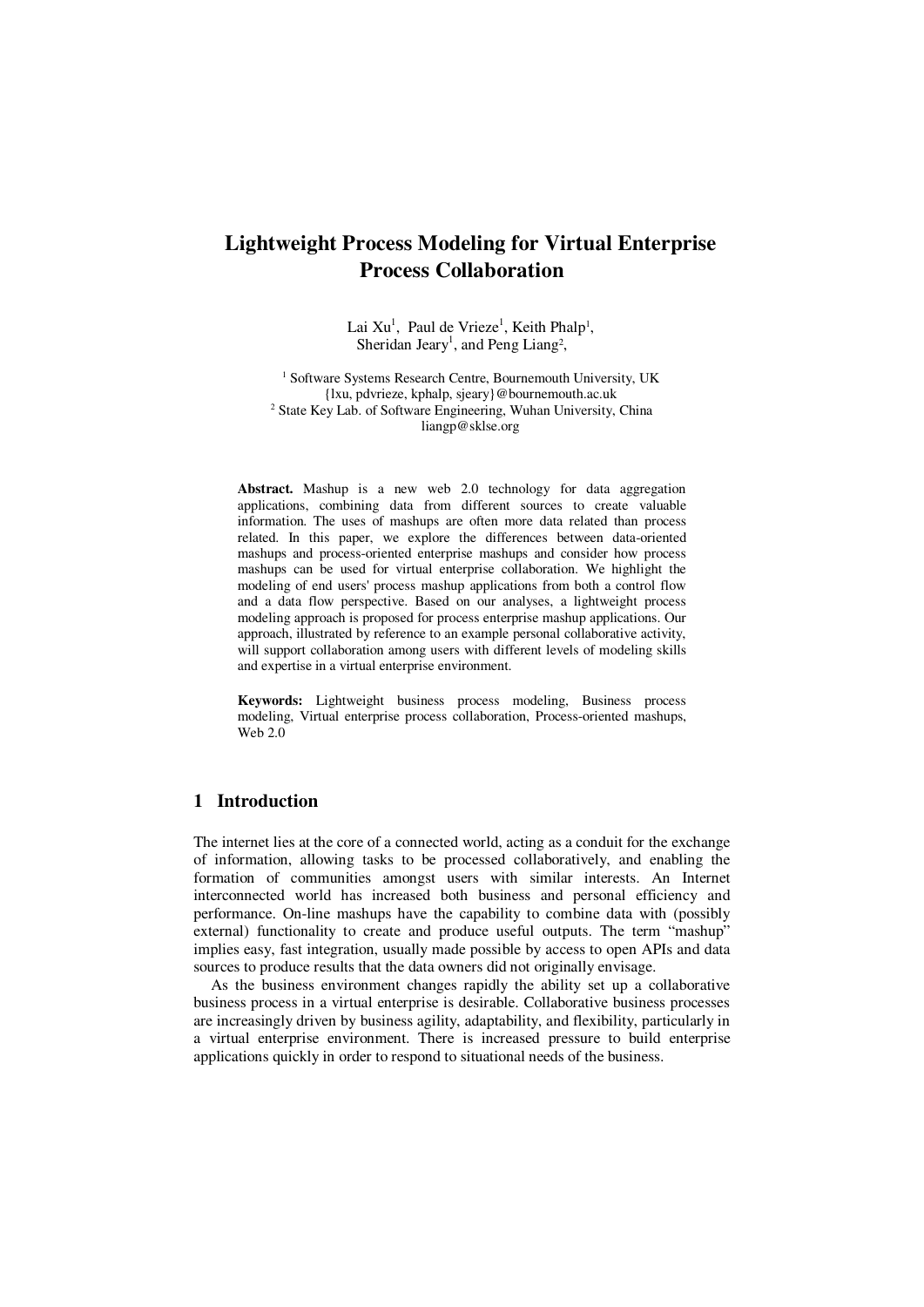Service-orientation allows a way of thinking of business process management in terms of computational infrastructures, services, service-based development and outcomes of those services [1]. Service-oriented architecture (SOA) is a significant computing paradigm and is being embraced by organizations worldwide as the key to business agility. Web 2.0 technologies such as AJAX enable efficient user interactions for successful service discovery, selection, adaptation, invocation and service construction. SOA and Web 2.0 technologies also balance automatic integration of services and human interactions, separating content from presentation in the delivery of the service. Another Web technology, such as Web services, implements functionality using pre-designed building blocks. Integrating SOA, Web 2.0 technologies and Web services into a service-oriented application connects business processes in a horizontal fashion.

We propose a process-oriented enterprise mashup [2], [3], and [4], which allows a user to specify their needs, find related web resources, and eventually execute the resulting process for rapidly building collaborative business process in a virtual enterprise. The first step is to allow business users who have no professional modeling skills to model business processes. Thus, lightweight process modeling for process-oriented mashups aims to be a step towards the enablement of business process modeling to an end user group in a virtual enterprise. The finished business process models provide the basis for process automation.

#### **1.1 Related work**

Well established business process modeling languages like Petri net, Event Process Chains (EPC), Business Process Modeling Notation (BPMN), or Business Process Execution Language (BPEL) require major training efforts and thus are only accepted by certain groups of people. Our work aims to enable the end-user and introduces an intuitive and guided way to model business processes. One facet which this work addresses is the context awareness aspect of business process models to achieve reusability and consistency. Due to page limitation, we are not going details such as how to implement context-awareness modeling principle.

Papers [5] and [6] propose a new modeling approach based on proclets, performatives and channels. A proclet represents only one aspect or one element of a whole business process using Petri net style notations. Our lightweight process language can also be used to describe a proclets or used as a requirements acquisition tool to describe a part of a whole process.

Our previous work [2], [3], and [4], has identified key issues in the implementation and use of a lightweight business process modeling environment. One of the key issues is in supporting end-user process modeling. Papers [7] and [8] discuss lightweight business process modeling issues only from a control flow perspective. In this paper, we examine the capabilities that need to be added to data-oriented mashups to enable the implementation of process-oriented enterprise mashups. We first identify the modeling requirements of lightweight process applications in Section 2 and introduce the modeling principles for process-oriented mashup applications in Section 3. This is followed by discussion of details of process modeling related with both a control flow and a data-flow perspectives in Section 4 and Section 5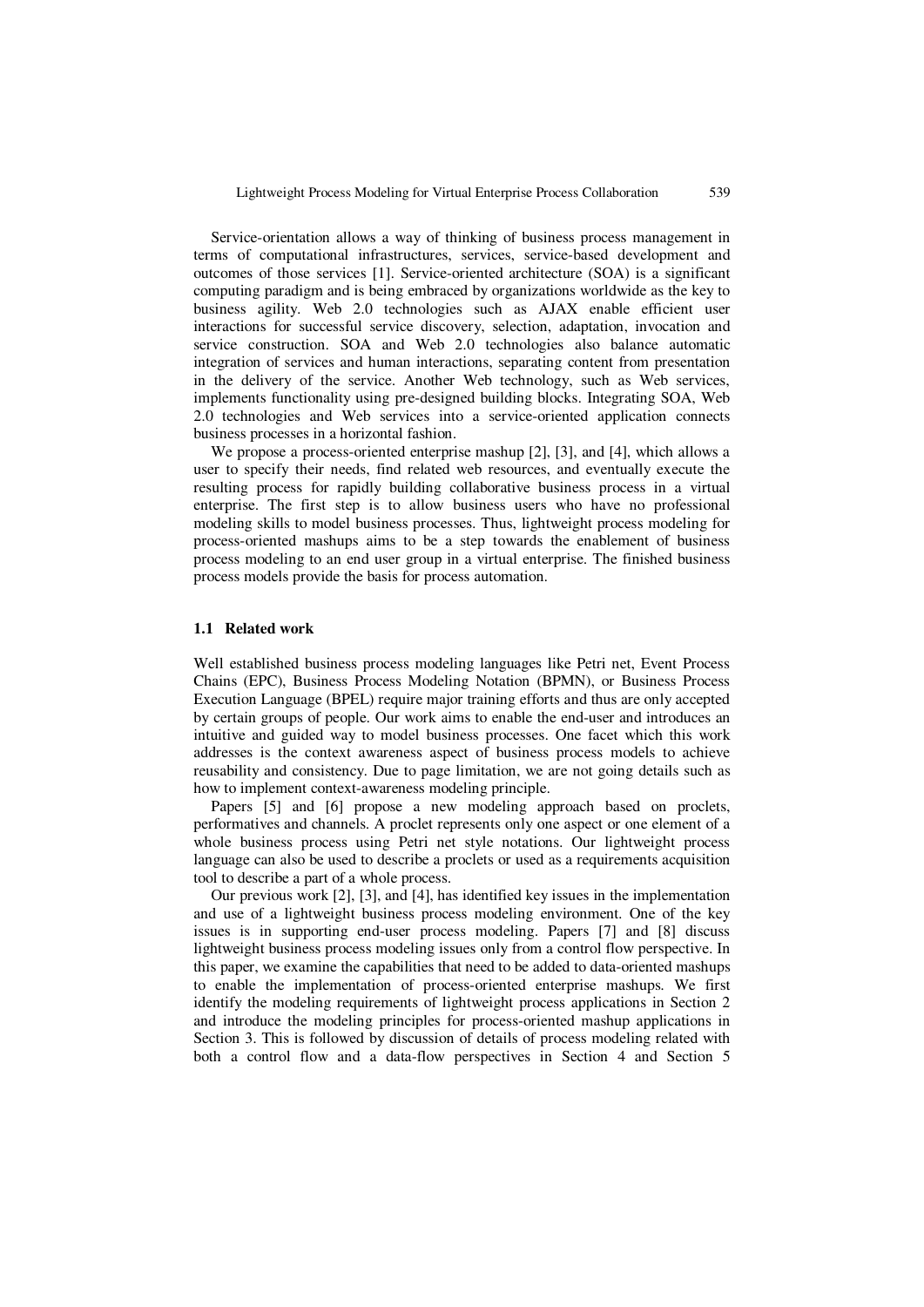540 L. Xu, et al.

respectively. A personal collaborative activity is used to demonstrate our modeling method in Section 6.

# **2 Lightweight Business Process Modeling Requirements**

Lightweight process modeling is a combination of techniques that seek to lower the barrier to entry for users who need to apply some process modeling to their current task. The approach involves fostering a participative style of modeling and providing a forum for community of experts. However to enable a user to participate in lightweight process modeling and execute the process models there are a number of technical requirements.

The fist requirement is to provide executable process models. A process-oriented enterprise mashup should allow a user to specify and automate business tasks and activities. Hence, the lightweight business process modeling language must be executable. The modeling language needs to provide logic information which is associated with precise semantics that can be used to automatically validate and simulate business processes.

The second requirement is providing easy access to the modeling environment for end users and to ensure business users buy-in there needs to be a focus on usability. This comprises both simplicity of the approach and a low foot-print for the solution ("zero install"). Ideally, users can model processes using simplified notations in a Web 2.0 environment and draw up on modeling best practices.

Actively participation is the third requirement for supporting lightweight process modeling. Combine both structured and unstructured information and publish them as a single point of reference to the organization, such as blogs or wiki. A process wiki allows the community to participate in discussions, and to provide comments or ratings in relation to process proposals. Process documents can be generated for offline reading and dissemination.

The process editor should provide an intuitive user interface. Furthermore, it needs to ensure the user is given advanced guidance during the modeling activities. Errors, misspelling and inconsistencies should be avoided from the beginning.

### **3 Lightweight Business Process Modeling Principles**

Following the summary of the requirements for lightweight business process modeling, it is possible to detail our four modeling principles for process-oriented enterprise mashups. The first principle is to minimize the need to design from scratch. For many end users, it is difficult to start to create a model from scratch and it is easier to design a process model based on an existing example. Learning by examples style is common in a community environment where pre-design, highly reusable process models and templates can be selected. These existing models can also serve as a learning model or a base for end users to create a new process model.

The second principle relates to context awareness. The names of activities and tasks involved in a process model should be unified. The context-driver principle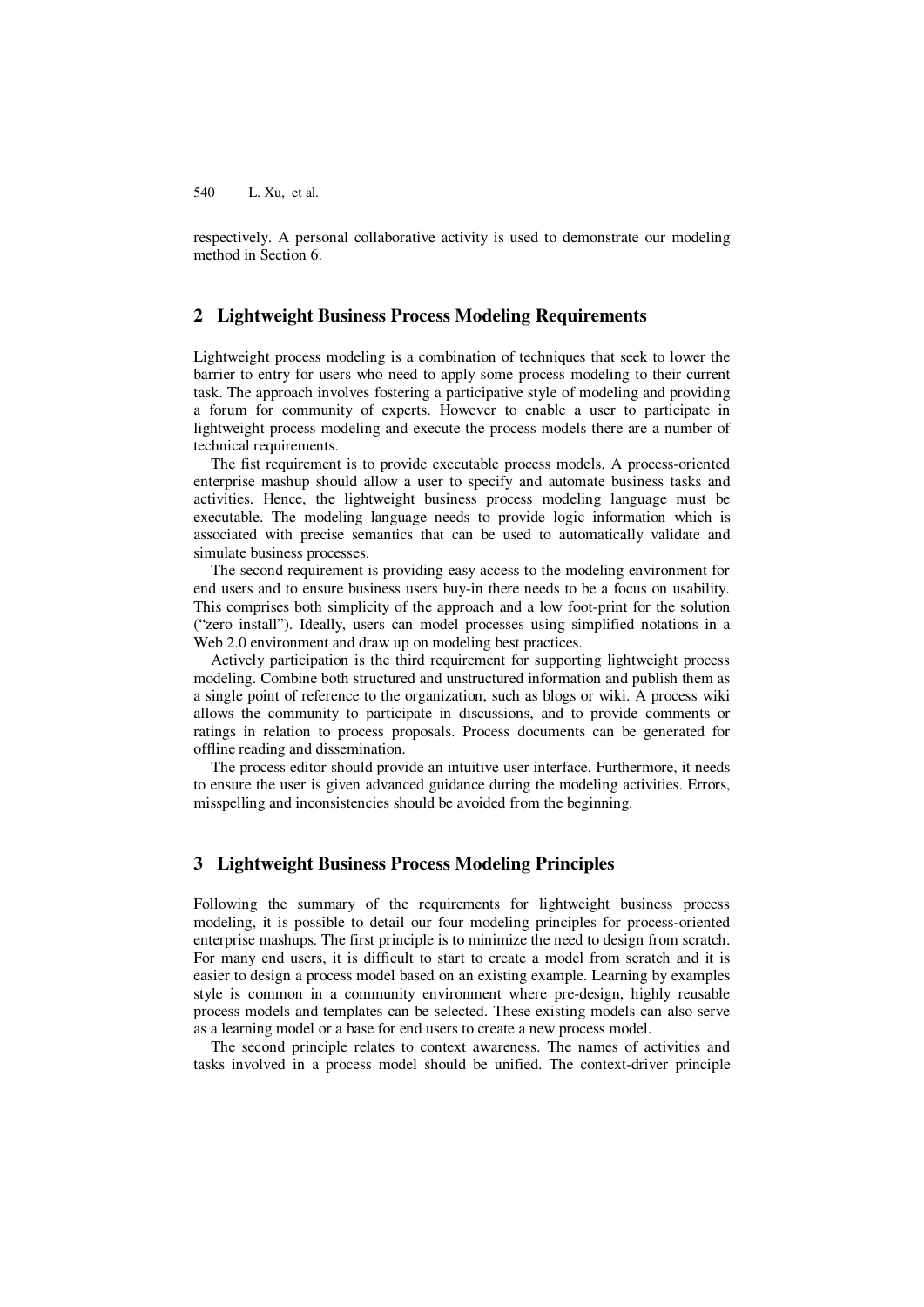allows identification, storage, and representation of a business process artifact only once. A business process is instantiated depending on specific context categories (e.g., business process, industry, country, business role, etc.).

The third principle involves the concept of reusability. We adopt eight control flow patterns from workflow patterns. Details can be found in Section 4. Process patterns, process templates, process fragments, reference models, best-practice models, and further example models are provided in association with the process modeling language; these are all reusable.

Finally, the fourth principle is the community. A web-based community environment provides recommendations, ranking, accompanied by commenting on process models and templates. These process templates will initially be related to usage in the early stages of development, but we expect them to be both significantly improved and expanded within the community environment.

In the following sections, we focus on control-flow and data-flow design for lightweight process modeling.

### **4 Control Flow Modeling for Process-oriented Mashups**

In order to simplify business process modeling, models must be highly reusable, giving process flexibility and minimizing designs made from scratch. There is wide agreement that patterns can both accelerate the process of designing a solution and reduce modeling time [9]. Patterns enable participants of a community to communicate more effectively, with greater conciseness and less ambiguity [10], [11]. A pattern is an abstraction from a concrete form which keeps recurring in specific non-arbitrary contexts [12]. The use of patterns is a proven practice in the context of programming, as shown by the impact made by the design patterns of Gamma et al. [13] as well as various other patterns.

We have adopted eight symbols from BPMN. Because BPMN has been well accepted by business users [14] and our research is focused on the design of an executable process modeling language not on the design of notations. This minimum number of notation means a user will have minimized learning efforts. Research shows that the average subset of BPMN used in process models consists of just nine different symbols [14]. Notation pool and lanes are dropped because they are used for expressing process collaborations. In the lightweight process modeling process collaboration can be expressed from an individual business partner perspective and an integrated view will be generated by the process editor. We have further adapted the notation for multiple instance business processes. The symbols adopted are presented in Fig. 1 Adopted Symbols from BPMN



**Fig. 1** Adopted Symbols from BPMN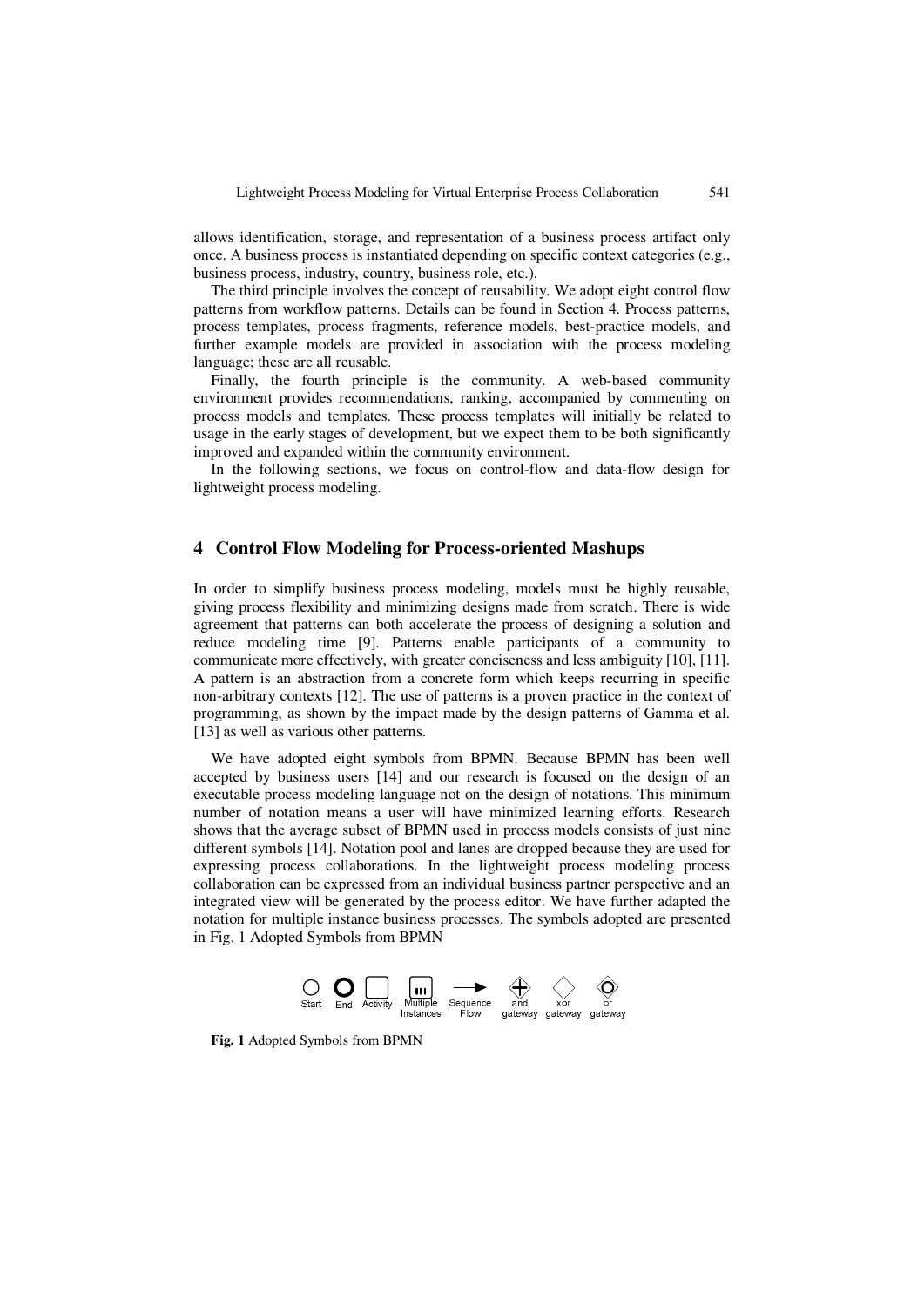#### 542 L. Xu, et al.

We have also used the eight most frequently used workflow patterns (see Fig. 2) from [15] as our process patterns. The patterns can be captured within most common business process models and have a well-defined formal foundation.



#### **Fig. 2.** Basic Process Patterns

These workflow patterns from [15] are however too fine-grained and have insufficiently information on the context and results to represent a reusable solution. Therefore, we introduce process templates that are different combinations of process patterns. The processes represented by a process template are sound. Certain process templates can be enriched with the information that they are valid for different domains, i.e. business context.

Using patterns, the soundness of process models can be guaranteed in certain ways [16]. The patterns can further be used to develop domain-specific process templates. Following context-aware modeling principles, it is possible to adapt the best fitting process artifacts during selections e.g., a user can fill in context information such as particular industry, location, and process name; a specific process template will appear to the users accordingly.

### **5 Data Flow Modeling for Process-oriented Mashups**

Data flow patterns aim to capture the various ways in which data is represented and utilized within processes. Russell et.al. present 40 data-related patterns for processaware information systems [17] which are divided into four distinct groups: data visibility, data interaction, data transfer and data-based routing. Data visibility relates to the extent and manner in which data elements can be viewed by the various activities of a process. Data interaction focuses on the manner in which data is communicated between active elements within a workflow. Data transfer considers the means by which the actual transfer of data elements occurs between activities or sub-processes and describes the various mechanisms by which data elements can be passed across the interface of an activity or sub-process. Data-based routing characterizes the manner in which data elements can influence the operation of other aspects of the workflow, particularly from a control flow perspective.

See [18] for a discussion on data integration related issues of the current mashup tools. Data flow operators to be performed on either the structure of the data, or on the data itself. Data is generated and updated using different data refresh plans, such as pull and push strategies. The pull strategy is based on frequent and repetitive requests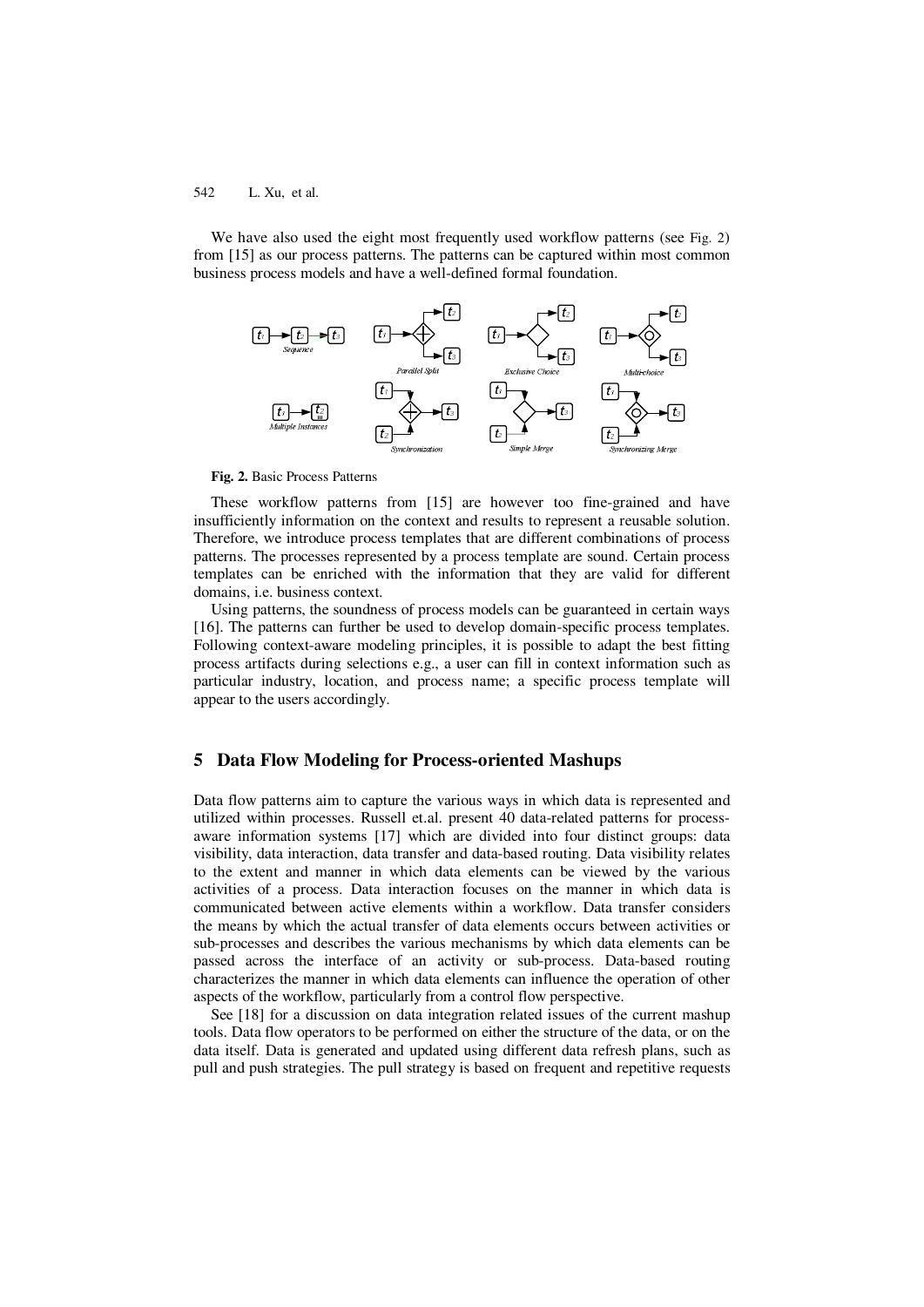from the client; there are two ways to handle pull interval. In a global strategy, this will be set for the whole application. But in the local strategy, each data source is given its own refresh interval. In the push strategy, the client does not send requests but is required register with the server.

According to the definition of the data flow patterns in [17], the data operators and data refresh strategies in data-oriented mashups only cover data transfer, data interaction, and data routing. Data visibility is not covered by data-oriented mashups. The most popular data operators in the current data-oriented mashups are ``Union'', ``Join'', ``Sort'' and ``Filter''. A comparison of IBM mashup tool, Yahoo Pipes, Microsoft popfly and Google mashup editor is presented in [8].

From the business process application perspective, all data flow operators can be implemented using data transfer web services. In a process-oriented enterprise mashup, the data flow operators are not limited by the mashup providers. Collecting a library of web services which can support different data operators is useful and powerful for end users.

We have chosen 13 out of 40 dataflow patterns, i.e., three dataflow patterns for data visibility, five patterns for data interaction, three patterns for data transfer mechanisms, and two patterns for data-based routing. Multi-instance patterns are selected, which BPEL does not support. These 13 dataflow patterns provide an expressive power for the lightweight language. We do not expect that end users will be able to understand them completely when they first start to complete a mashup. However, we expect that they will be easily learned from existing process templates, reference models, and other process fragments.

### **6 Model Personal Collaborative Activity**

To illustrate our idea we have modeled a personal collaborative activity that is often associated with social networks. A user named Lorraine uses data from three social websites to build her personal preferences about music, recipes, and book collections, as shown in Figure 3. Lorraine subscribes to RSS feeds from a popular music review website. She is only interested in piano pieces from Mozart. If any information in the feed is related Mozart's music, two web services are used to find the cheapest MP3 version and CD version from the Web. Lorraine also collects oriental vegetarian recipes from Debra's blog. Finally, she follows Tony's reading recommendation list on Linked-In. The topics of all books recommended by Tony on business or personal development will be selected. After receiving these book titles, Lorraine wants to read the top three reviews and find the cheapest price for the paperbacks, as well as any ebook versions.

All information related with music, recipes and books will be aggregated in the process. An alert email is sent to Lorraine every week. After Lorraine reads the aggregated information, she can decide whether to order books, music or save the results. She can also further trace the orders, etc.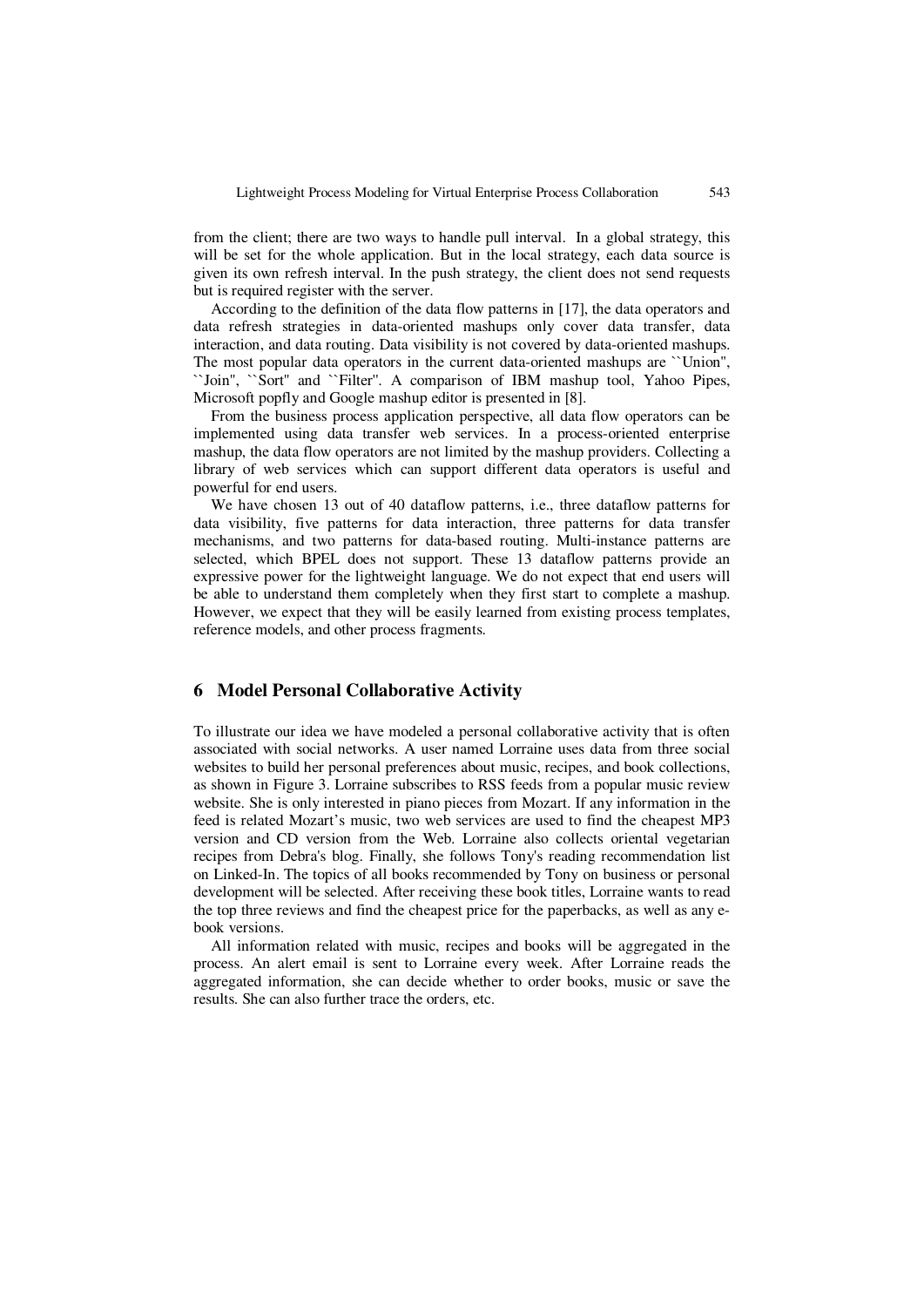544 L. Xu, et al.



**Fig. 3.** Personal Collaborative Activity Scenario

# **7 Conclusions**

Web-based technologies not only impact our communication patterns, but also provide opportunities to bring information and knowledge to our daily activities. Process composition in a process-oriented mashup provides an agile approach to adapting to changing business environments for virtual enterprises. This paper has presented the new concept of a process-oriented mashup. A lightweight process modeling method is provided for modeling the needs of a process-oriented enterprise mashup. The current version of the lightweight business process modeling language has eight graphical symbols and eight control flow patterns. A range of executable process templates are in used and development is continuing. Thirteen dataflow patterns have been chosen to support the current needs of perimeter enterprise applications. The primary evaluation of the lightweight process model method and language can be found from [7], [8].

Finally, we would like to emphasize that process-oriented mashups will not completely replace core business process management systems. Process-oriented mashup applications address different needs and are built for just a handful of users, applications that are used for only a few weeks or months, or situational applications that address a small piece of functionality. Process-mashups can serve users with different modeling skills for collaboration within a virtual enterprise environment.

# **Acknowledgement**

The authors would like to thank the EU SOA4All and FAST projects. Part of work by Dr. Lai Xu and Dr. Paul de Vrieze was performed at the SAP Research, Switzerland.